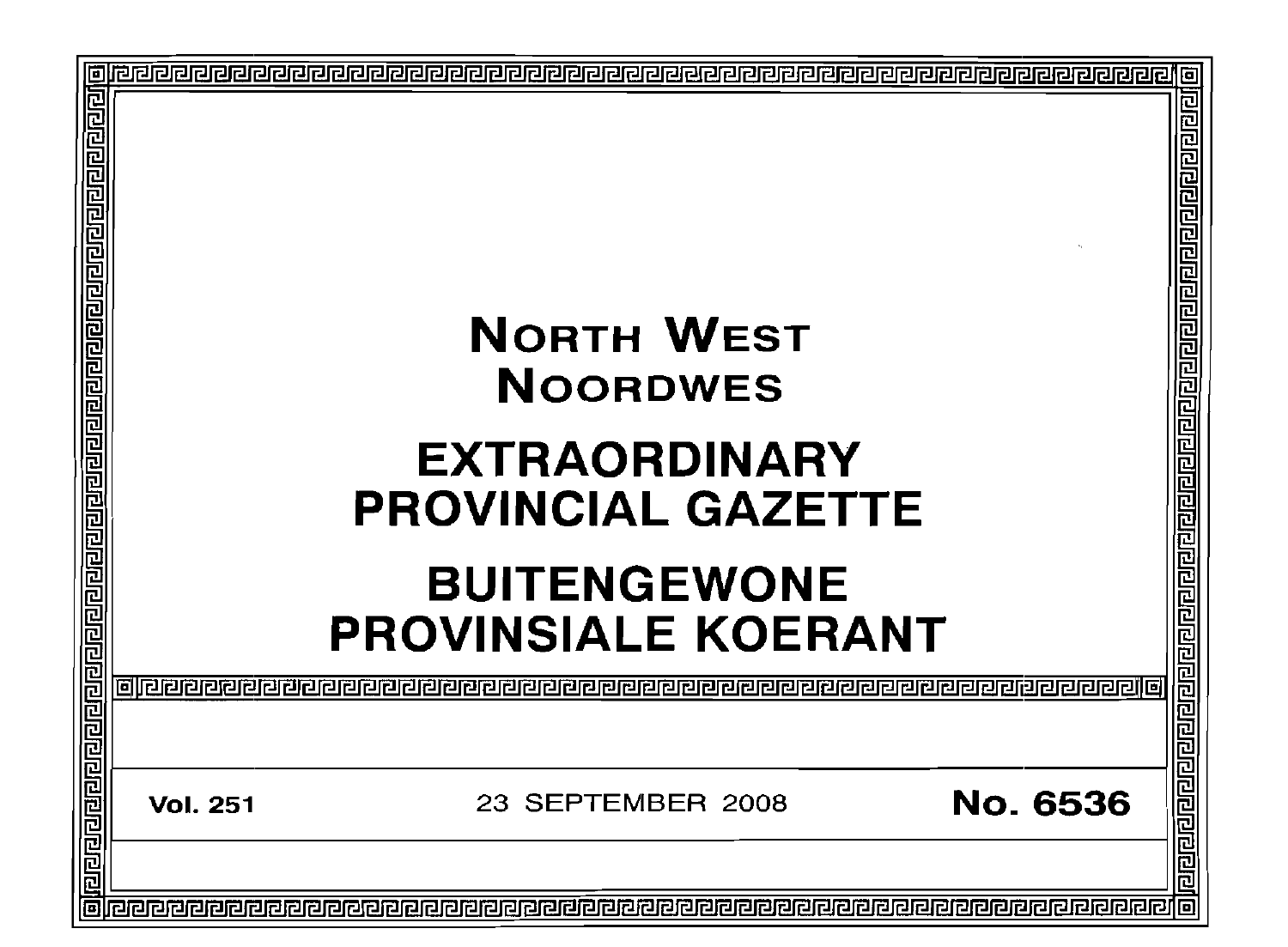No.

# **CONTENTS ·INHOUD**

|                       | No. | Page Gazette<br>No. |
|-----------------------|-----|---------------------|
| <b>GENERAL NOTICE</b> |     |                     |

549 North West Animal Pounds Bill, 2008: Regulate for the establishment, erection and control of pounds in the province . 3 6536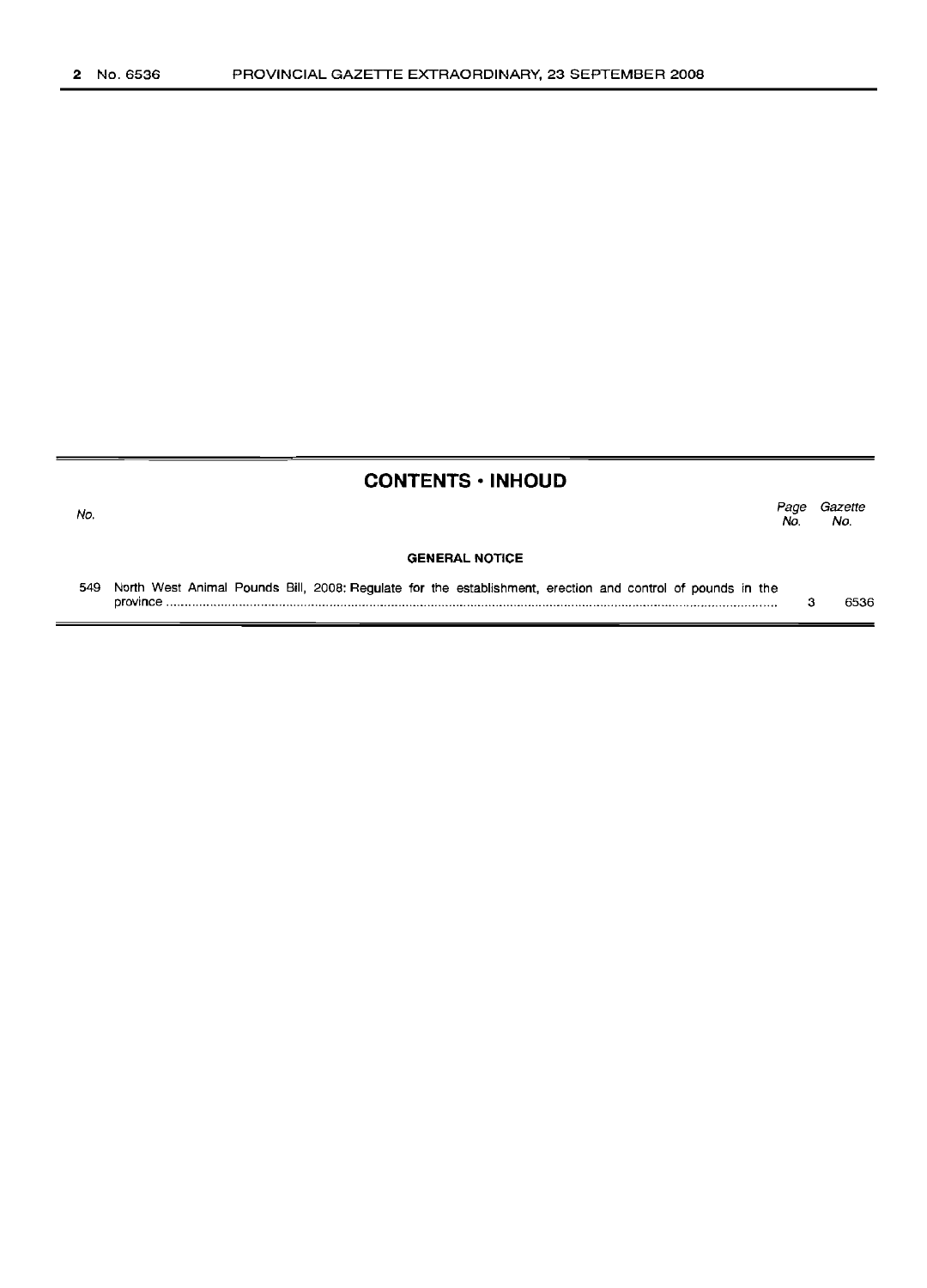# **GENERAL NOTICE**

## **NOTICE 549 OF 2008**

# **NORTH WEST ANIMAL POUNDS BILL 2008**

To regulate for the establishment, erection and control of pounds in the **Province; to regulate the impounding, care and disposal of impounded animals h1 the Province; and to provide for matters incidental thereto.**

BE IT ENACTED by the North West Provincial Legislature as follows:-

# ARRANGEMENT OF SECTIONS

- 1. Definitions
- 2. Application of the Act
- 3. Establishment of pounds
- 4. Appointment of Pound master
- 5. Impounding of animals
- 6. Animals too vicious, intractable or wild to be driven to the pound
- 7. Release of animals before removal to pound
- 8. Care of trespassing or impounded animals
- 9. Animals not to be worked
- 10.Pound into which animals may be taken
- 11.Information to be supplied to pound master of animals sent to pound
- 12.Acceptance of animals to a pound
- 13.Pound register
- 14.Notice to owner of impounded animals
- 15.Care of impounded animals
- 16. Death or injury of impounded animals
- 17.Release of impounded animals
- 18.Sale of impounded animals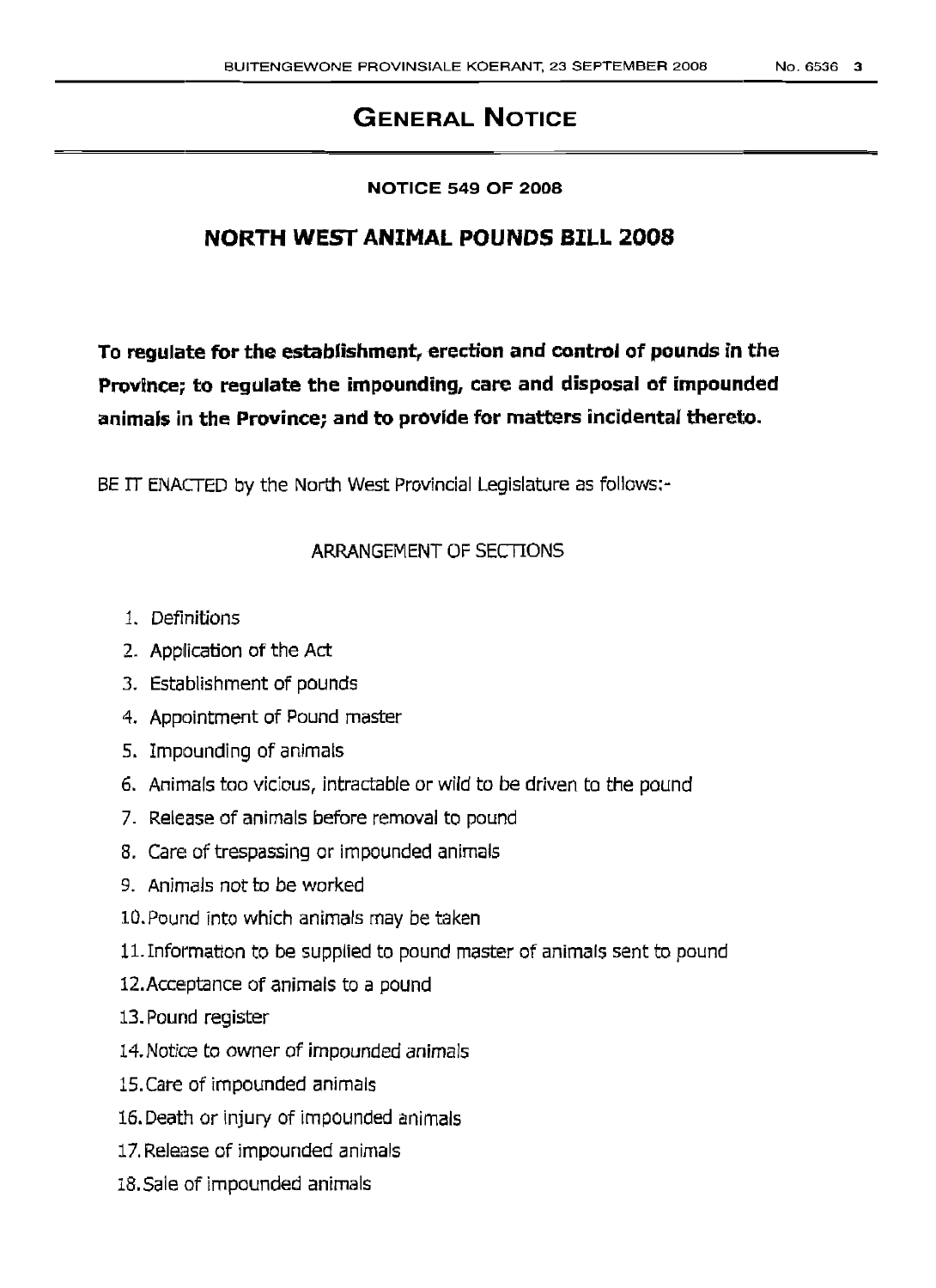19.Pound master may not purchase impounded animals

- 20.Fees payable to pound master
- 21.Assessment of damages
- 22. Regulations
- 23.Repeal of laws
- 24.Short title and commencement

### **Definitions**

1. In this Act, unless inconsistent with the context:-

**"animal'"** means any equine or bovine animal and animals shall have a corresponding meaning;

**"Department"** means the North West Provincial Department of Agriculture, Conservation and Environment/ Developmental Local Government and Housing;

**"MEC"** means a Member of the Executive Council responsible for Agriculture, Conservation and Environment in the Province/ Developmental Local Government and Housing;

**"municipality"** means a municipality established in terms of section 156 of the Constitution of the Republic of South Africa Act, Act No. 108 of 1996;

"owner" includes a person who is known or whose identity, with exercise of reasonable diligence, can be ascertained and, in relation to:-

- (a) an animal, includes the owner or agent or other person having lawful custody or possession of such animal; or
- (b) land, includes the owner, lessee or lawful occupier of such land, or his or her agent;

**"pound"** means a pound established in terms of section 3 (three) of this Act; **"pound** master" means a person appointed In terms of section 4 (four) of this Act;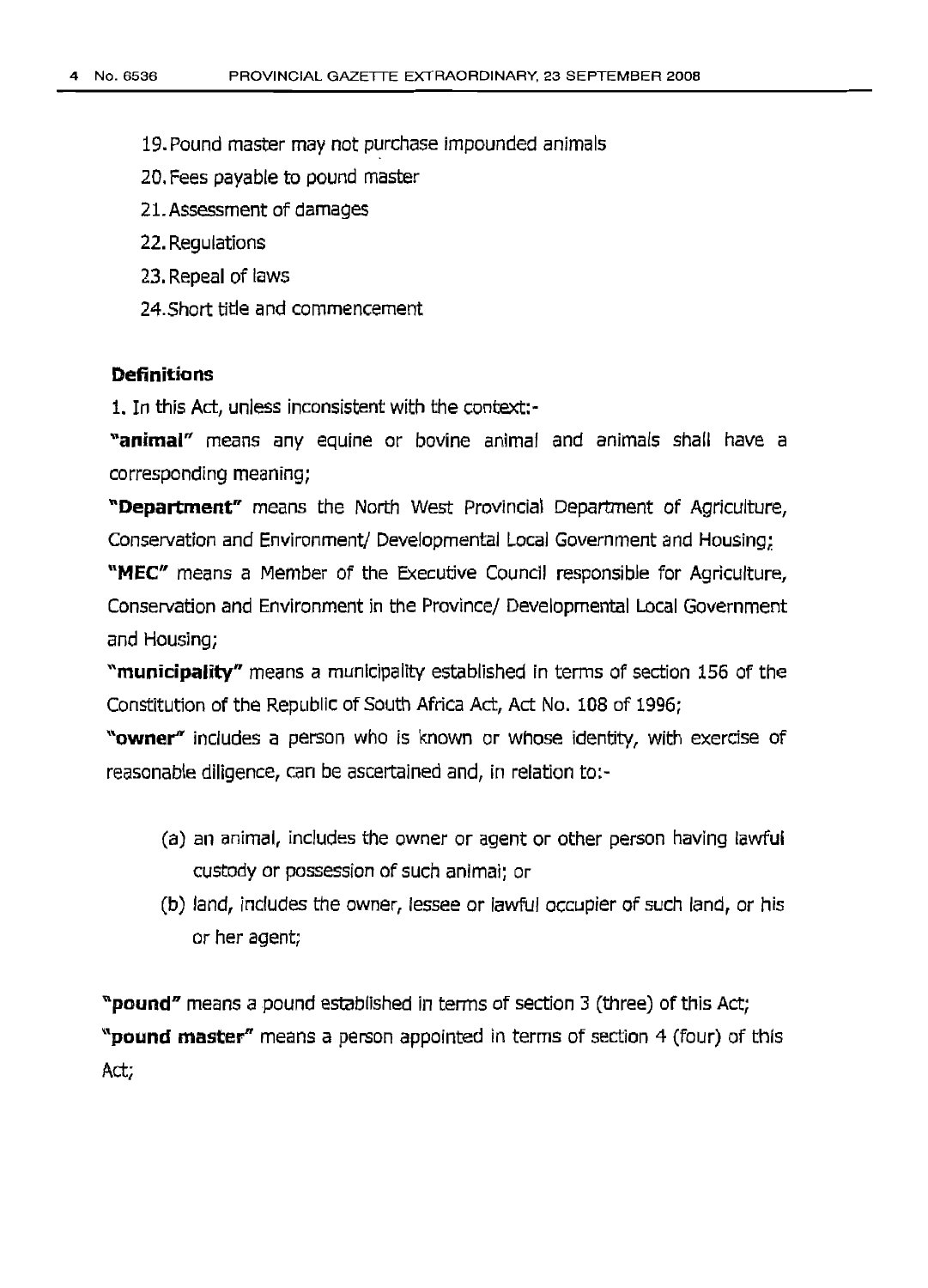**"prescribed"** means prescribed in terms of this Act and regulations made in terms of section 22 of this Act;

"veterinarian" means an animal health practitioner who possesses the necessary qualifications accredited or recognized by the South African Qualiflcations Authoritv:

# **Application of the Act**

2. This Act applies to all pounds established anywhere in the province whether in terms of this legislation or any other Act which is in force immediately prior to the promulgation of this Act or otherwise repealed in terms of any provision of this Ad.

## **Establishment of pounds**

3. (1) A local municipality situated within the boundaries of the North West Province may establish in its area of jurisdiction a pound to be operated in terms of the provisions of this Act.

(2) A person other than a municipality may establish a pound at his or her or its own cost, provided that he or she or it has been granted authority to do so by the relevant local municipality in the prescribed manner.

(3) A pound established anywhere in the Province in terms of any law, whether applicable or repealed, prior to the enactment of this Act is deemed to be established in terms of this Act and shall be administered in terms of the provisions of this Act.

(4) Where a person has applied for authorization from a local municipality to establish and operate a pound, the municipality shall consider the application and make known its decision to any such applicant; provided that where the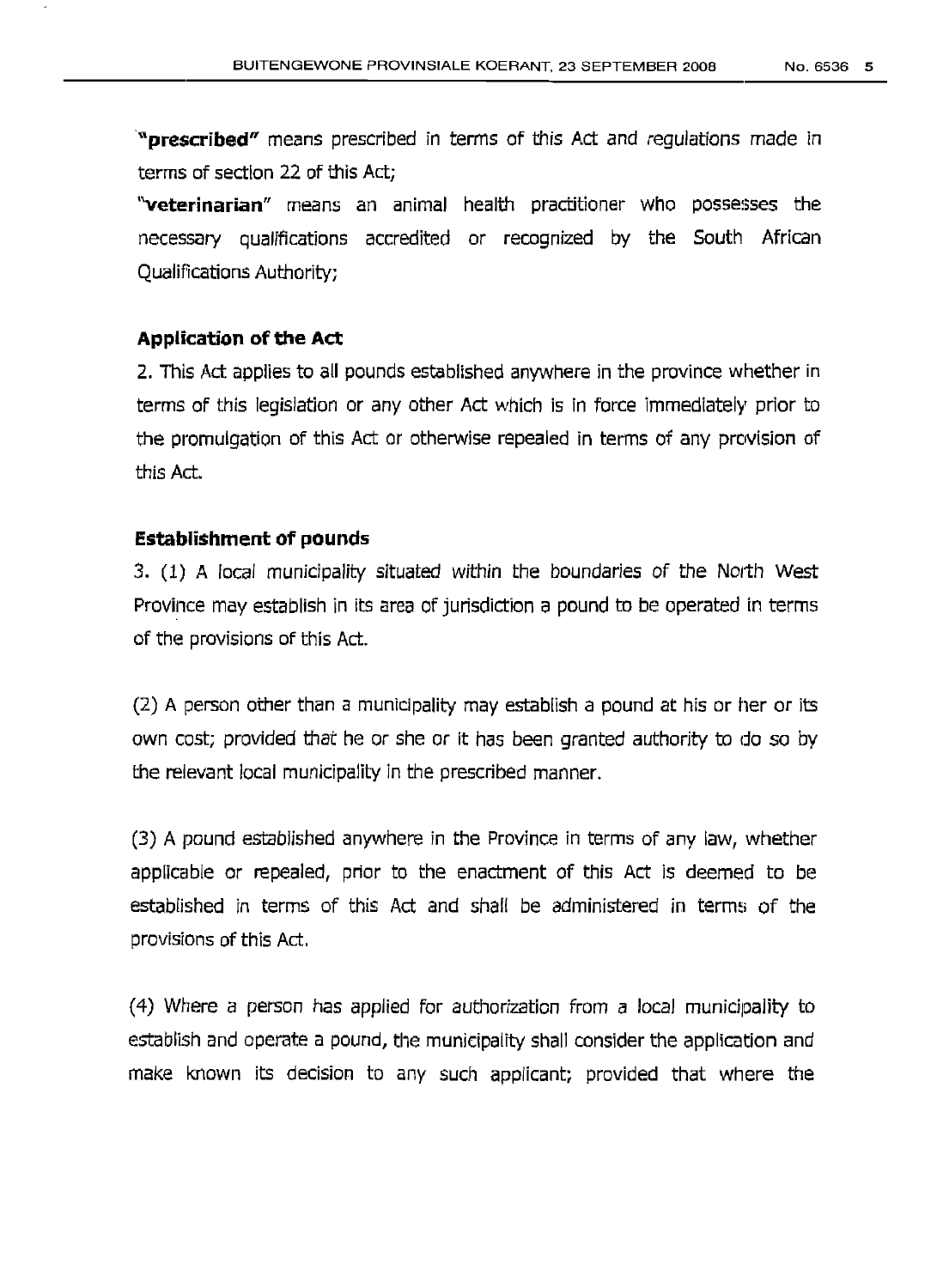'municipality has refused and or failed to grant such authority any such applicant may appeal to the MEC for intervention.

(5) Where no pound is established in a local municipal area, the MEC may establish a State pound, which shall operate in terms of the provisions of this Act; provided that such pound shall cease to exist a municipal or privately owned pound has been established in terms of the provisions of sub-section (1) and (2) hereof.

(6) The MEC shall publish in a Provincial Gazette a list of all pounds established in terms of the provisions of this Act.

## **Appoinbnent of pound master**

4. (1) A local municipality or any person establishing a pound shall appoint a pound master who shall hold office and operate the pound subject to the provisions of this Act.

(2) A pound master currently operating a pound in accordance with any law, whether applicable or repealed, shall operate such pound established in terms of any such law in terms of the provision of this Act.

(3) An appointment in terms of subsection (1) hereof shall be made for a period not exceeding five years at a time; provided that a person may be appointed to serve more than one term as pound master.

(4) A person is disqualified to be appointed a pound masterif he or she.-

- (a) is under 18 years of age;
- (b) is an un-rehabilitated insolvent;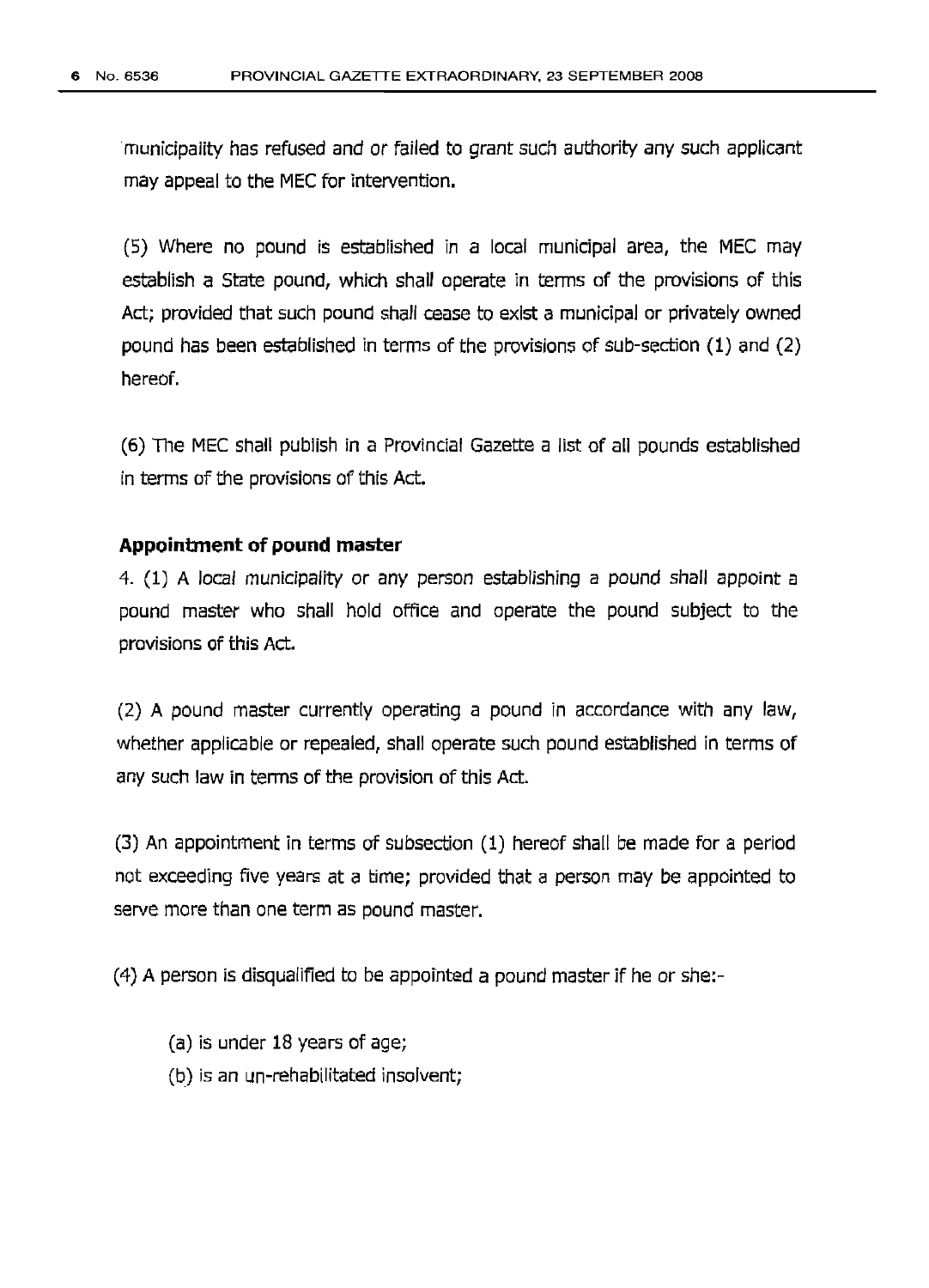(c) has been declared by a competent authority to be mentally incapable In terms of the Mental Health Care Act, Act No. 17 of 2002 or any other related legislation;

(d) has been convicted of a criminal offence and sentenced to imprisonment without an option of a fine; and

(e) has been removed from an office of trust on account of misconduct.

## **Impounding of animals**

S. (1) An owner of land upon which an animal is found trespassing may seize such animal for purposes of impounding it; provided that before any such animal may be removed to a pound, and where possible notice must be given by such person to the owner in the prescribed manner.

(2) An animal that is found straying or unattended on a public road may be seized by:-

- (a) a member of the South African Police Services;
- (b) a member of the North West Road Traffic inspectorate;
- (c) a member of a municipal traffic inspectorate;
- (d) a pound master appointed in accordance with the provisions hereof; or
- (e) the owner of land through or along which such public road passes.

(3) A person may not keep an animal seized for purposes of impounding, for a period longer than six hours, without supplying it with feed and water.

#### **Animals too vicious, intractable or wild to be driven to the pound**

6. Where an animal found trespassing on land or to be straying unattended on a public road or public place is certified by a State Veterinarian or a person contemplated in section 5(2)(a}-(c) to be too dangerous, vicious, intractable or wild it may be destroyed or disposed in a humane way; provided that, where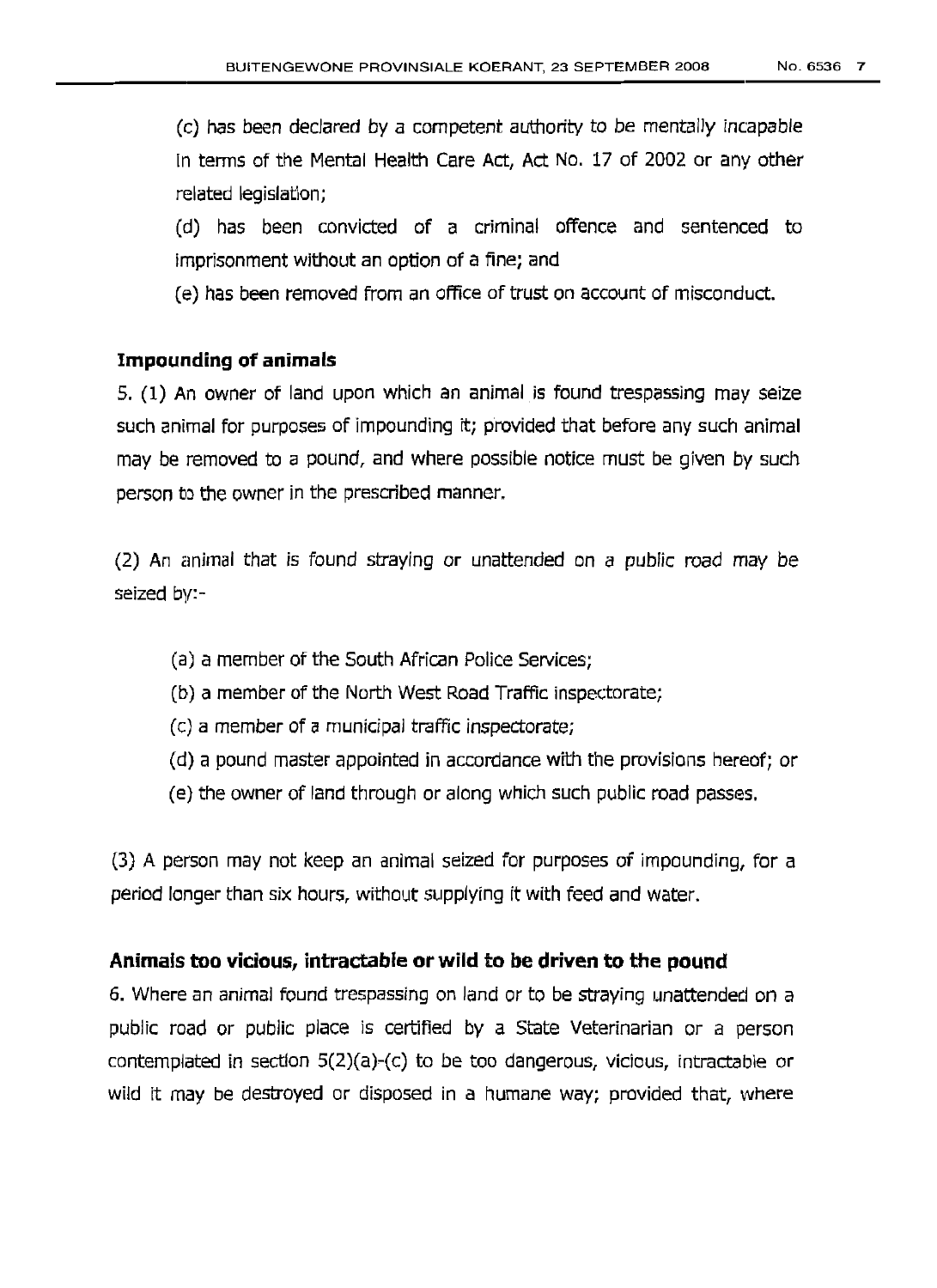posslble, a notice in the prescribed manner shall be given to the owner of such animal before destruction or disposal takes effect.

## **Release of animals before removal to pound**

7. A person whose animal has been seized for purposes of impoundment may request the person who impounded such animal to release it prior to its removal to the pound, in which event the person who seized the animal:-

(a) may release it, if the animal was seized as contemplated in section 5(1);

(b) may release it, if the animal was seized as contemplated in section 5(2); or

(c) may approach a Court with junsdlctlon in respect of any claim for damages which he or she may have suffered.

#### **Care of trespassing or impounded animals**

8. A person may not work, use or ill-treat an animal found trespassing on his or her land before he or she may remove it to a pound.

#### **Pound into which an animal may be taken**

9. A person who seizes an animal for purposes of impounding must remove such animal into the nearest accessible pound, using the shortest possible route and within the shortest possible time; provided that animals may be separated according to their species and gender.

#### **Information to be supplied to pound master of animals sent to pound**

10. A person who removes a seized animal to a pound must advise the pound master in writing of:-

(a) the number and description of animals;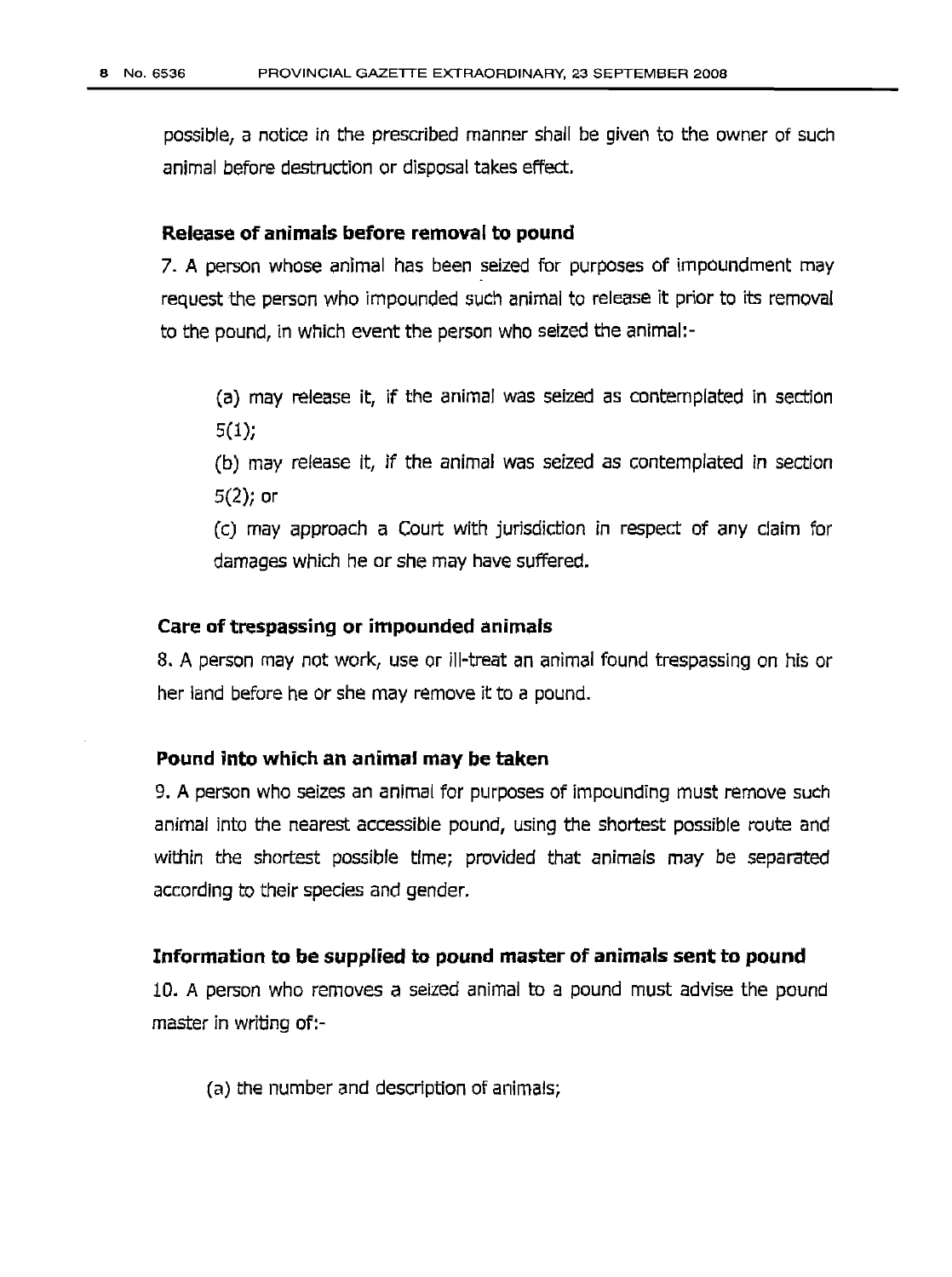(b) the land from which the animal was seized; and

(c) the name and particulars of the owner of land from which the animal was seized.

# **Acceptance of animals to a pound**

11. (1) A pound master must accept a seized animal for impoundment regardless of its condition or origin.

(2) A pound master may accept animals seized by the SAPS at the same tariff of fees approved by the MEC; provided that such animals may be kept for such period as the SAPS may require and may only be released to the SAPS upon payment of pound fees.

# **Pound register**

 $12.$  (1) A pound master must keep and maintain a pound register into which all animals kept in the pound shall be registered, which register shall be available for inspection at all reasonable times.

(2) A pound master who:-

(a) neglects or refuses to comply with the provisions of subsection (1) hereof; or

(b) knowingly and intentionally makes a false entry or omits to make an entry in the pound register; or

(c) wrongfully and intentionally destroys or erases any previous entry from the pound register; or

(d) willfully delivers a wrong copy or extract from the pound register to any person,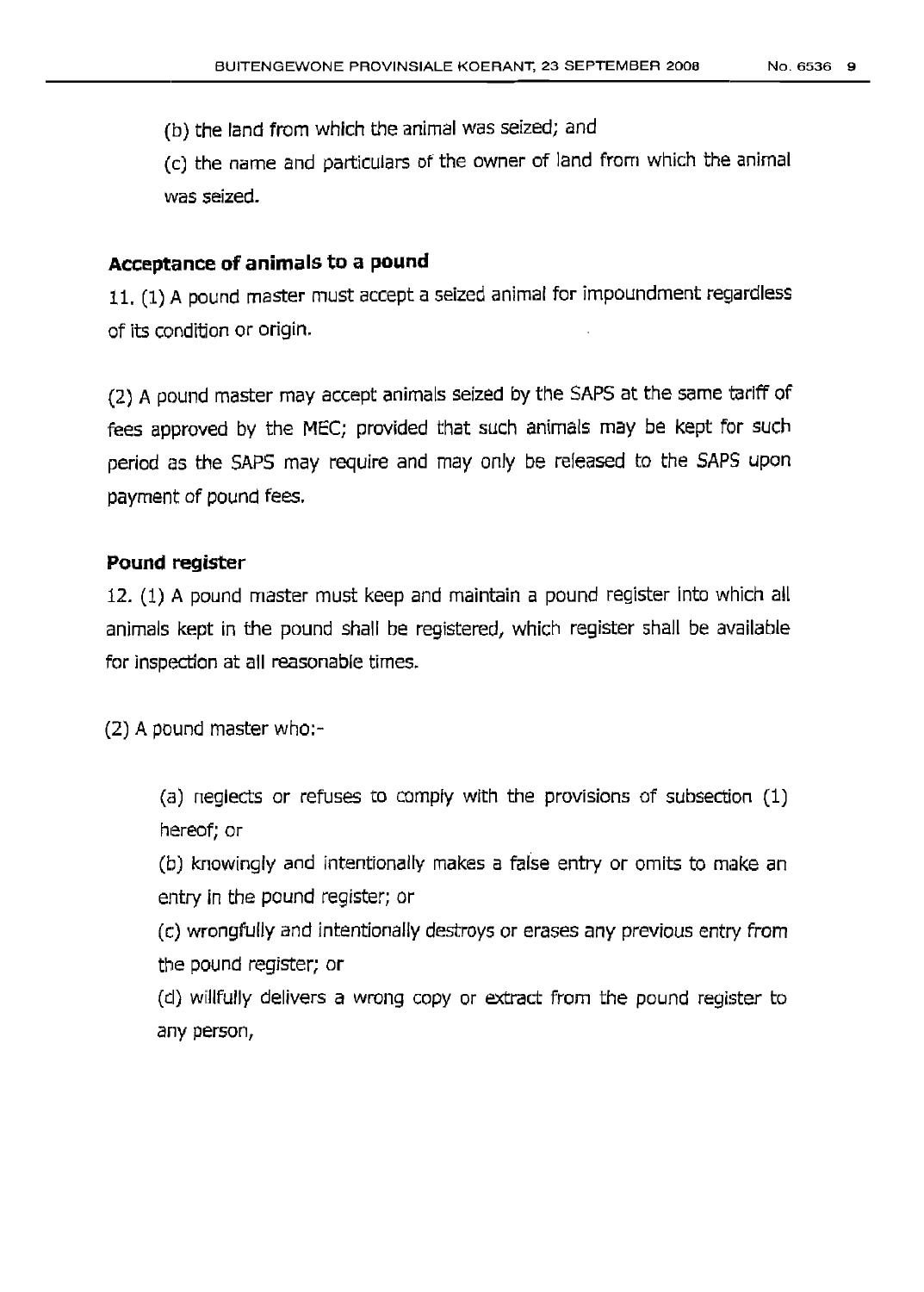commits an offence and may be liable on conviction to imprisonment for a period not exceeding 12 months, or to a fine, or to both imprisonment and a fine.

(3) A pound master shall keep all records and registers in respect of a pound for a period of not less than five years.

# **Notice to owner of impounded animals**

13. (1) A pound master must give notice, in the prescribed manner, to the owner of impounded animals of the Impoundment if:-

(a) he or she knows the name and address of owner of such animals; or (b) the name and address of the owner of impounded animals can be ascertained with the exercise of reasonable diligence.

(2) Where the owner of impounded animals cannot be reasonably ascertained, the pound master must issue a notice in writing inviting the owner and or the public to identify the animals within a period of 10 days, failing which such animals may be sold by the pound master on auction.

# **Care of impounded animals**

14. (1) A pound master must ensure proper care and feeding of impounded animals and shall be liable to the owner of an impounded animal for any loss or damage or injury sustained by the owner by reason of negligence or default by the pound master or his or her employees.

(2) A pound master under whose care an animal has been kept may not work, use or ill-treat such animal; provided that the pound master may milk any such animal to avoid damaging its udder; provided further that the poundmaster may not sell such milk or supply It to other persons.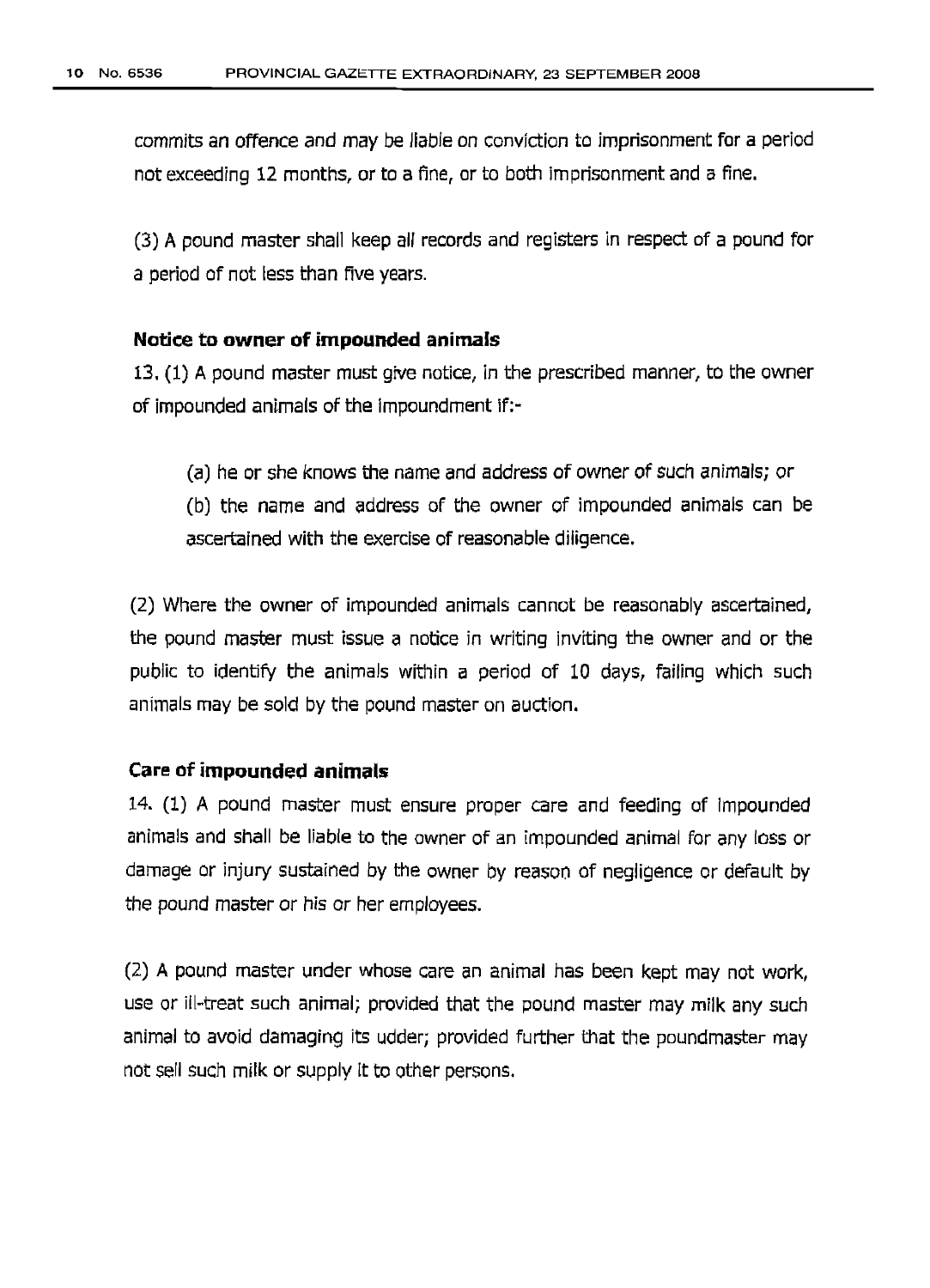$(3)$  A pound master who:-

- (a) neglects impounded animals; or
- (b) exposes impounded animals to danger; or

(c) works or uses impounded animals or permits another person to work or use impounded animals,

commits an offence and may be liable on conviction to imprisonment not exceeding 12 months or to a fine, or to both imprisonment and a fine.

(4) A pound master must keep male and female animals separately while impounded.

(5) Animals which are infected with any disease contemplated in the Animal Decease Act, 1984 (Act 35 of 1984), or if the pound master has reasonable susplclon that an impounded animal is infected with any such disease, shall be isolated and report the disease to the nearest State veterinarian.

 $(6)$  A State Veterinarian or a person contemplated in section  $5(2)(a)-(c)$  may, if satisfied that an impounded animal is dangerously vicious or permanently disabled or too ill or gravely injured, order that such animal be destroyed or disposed of: provided that prior notice of such destruction or disposal should be given to the owner of the animal in the prescribed manner.

## **Death or inJury of impounded animal**

15. A pound master must, whenever an animal In his care dies or is injured, register the description of such animal, the nature and cause of death or injury thereof in the pound register, and give notice of death or injury of the animal to the owner thereof.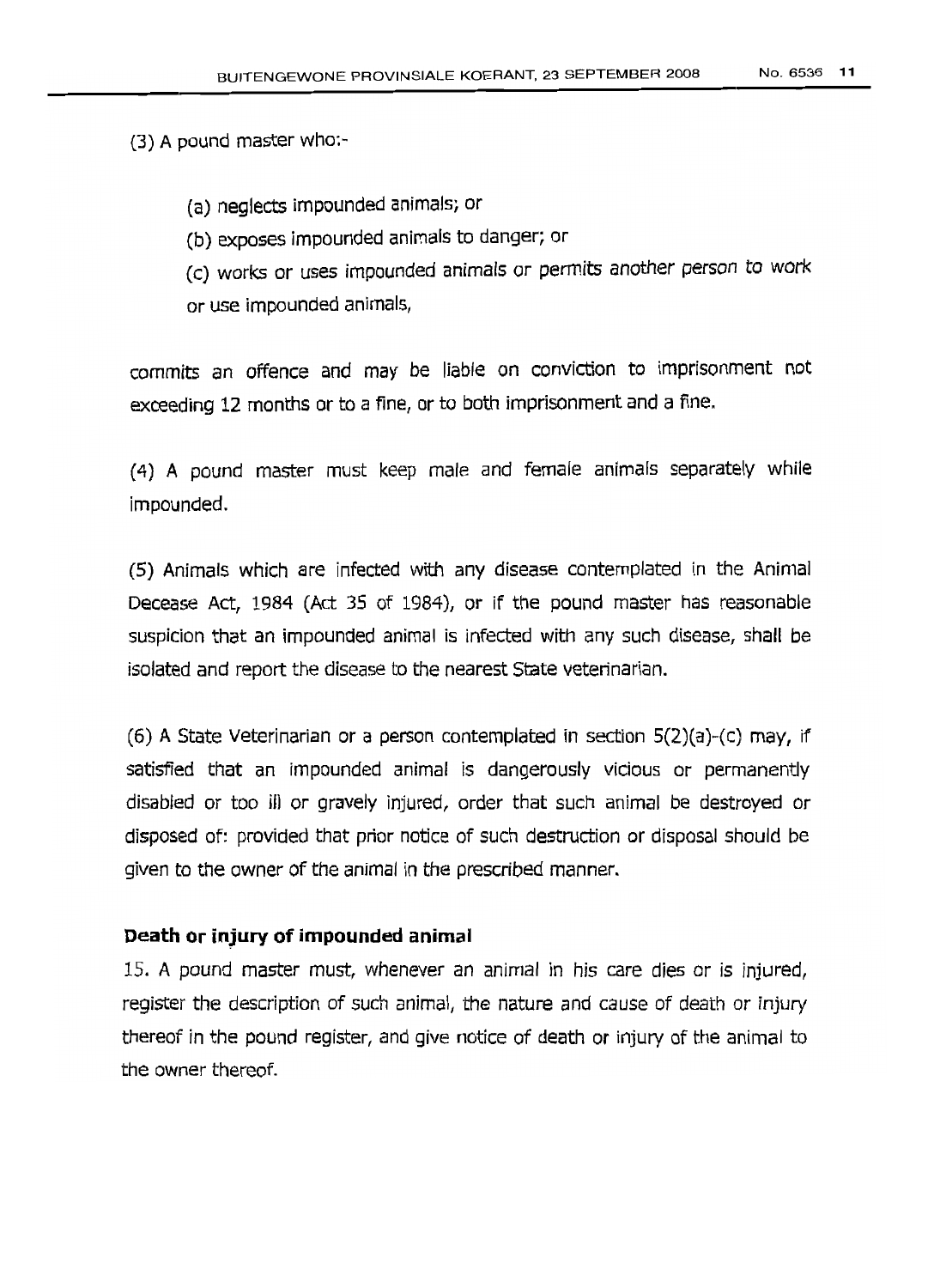#### **Release of impounded animals**

16. (1) A pound master must release an impounded animal:-

(a) when an owner provides him with proof of ownershlp: and

(b) upon receipt from the owner of the prescribed fees the pound master is entitled to In terms of this Act.

(2) A pound master shall, when releasing an impounded animal, provide the owner with a receipt bearing the particulars of the pound, fees paid and the owner of the animal.

(3) An impounded animal may not be released before the pound fees, which may include assessed damages (if any), have been paid, unless a Court with jurisdiction orders that the animal be released from the pound.

(4) A pound master may retain an animal if the owner is unable to pay him or her prescribed fees or costs occasioned by the impounding for purposes of recovering such fees or costs that are due and payable.

## **Sale of impounded animals**

17, (1) Impounded animals may be sold by the pound master by public auction only when:-

(a) she or he is satisfied that notice has been given to the owner, in the prescribed manner, of the impending sale, which notice shall contain the following information:-

(i) description of the animals;

(ii) amount of fees payable.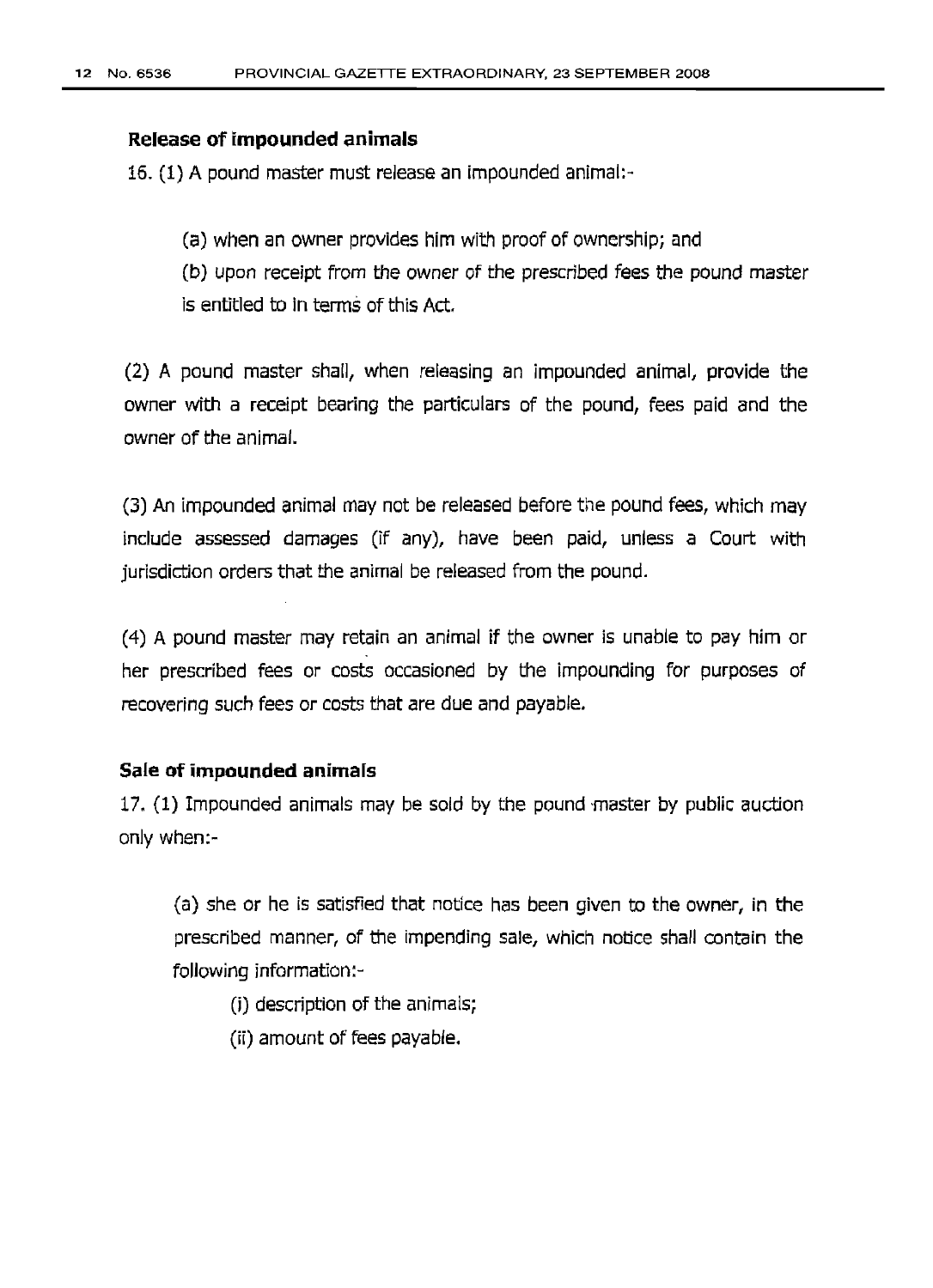(b) a period of 14 calendar days has elapsed since the issuing of a notice referred to in sub-section  $(1)(a)$ .

(2) Animals that are unmarked and the owner of which cannot be identified may be sold by way of public auction; provided that a notice has been issued inviting members of the public to identify them.

(3) A pound master may not purchase, whether directly or indirectly, any animal on sale in terms of the provisions of this Act.

# **Fees pavable to the pound master**

19. A pound master shall be entitled to:-

(a) charge the owner of impounded animals fees prescribed in terms of this Act;

(b) recover any costs for dipping, medical treatment, inoculation, or any other treatment made in terms of the provisions of this Act or any other applicable law.

## **Assessment of damages**

20. (1) A person who owns a land upon which an animal has trespassed, and who has suffered damages as a result thereof, may claim damages by approaching a Court with jurisdiction.

(2) An expert may be used to assess the damage caused by the animal(s) so impounded: provided that the fees for the services of such expert assessor may be recovered from the owner of the animals.